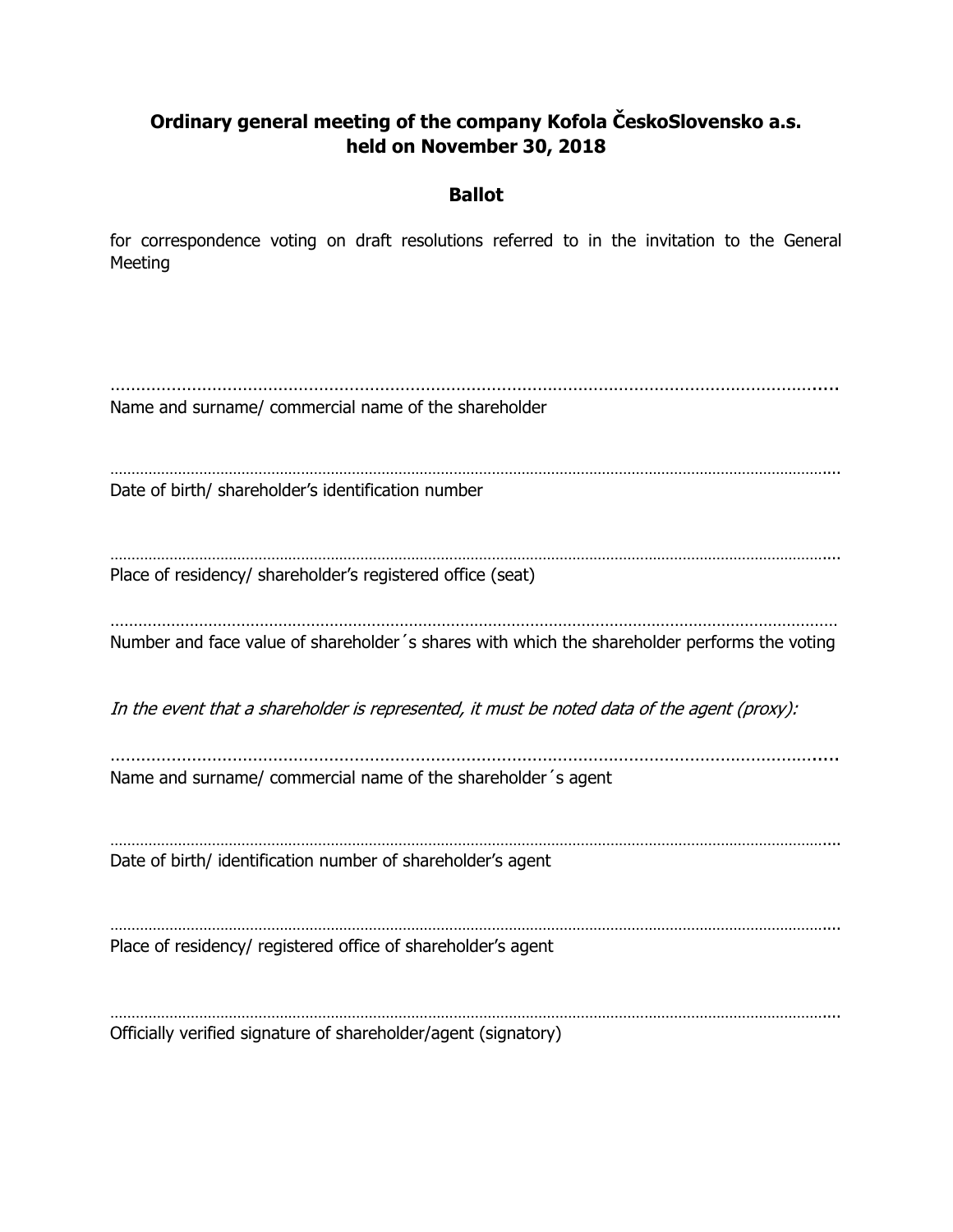## **Ordinary general meeting of the company Kofola ČeskoSlovensko a.s. held on November 30, 2018**

## **Ballot**

for correspondence voting on draft resolutions referred to in the invitation to the General Meeting

| Resolution of the item no. 2: Decision on amendment to the Articles of Association of<br>the Company                                                                                                                                                                                                                                                                                                                                                           |            |                |                |  |  |
|----------------------------------------------------------------------------------------------------------------------------------------------------------------------------------------------------------------------------------------------------------------------------------------------------------------------------------------------------------------------------------------------------------------------------------------------------------------|------------|----------------|----------------|--|--|
| <b>Draft resolution:</b>                                                                                                                                                                                                                                                                                                                                                                                                                                       | <b>FOR</b> | <b>AGAINST</b> | <b>ABSTAIN</b> |  |  |
| "The General Meeting approves the following amendment of<br>the Articles of Association of the Company:<br>1.1. First sentence of the Article 12 par. 12.9. of the Articles<br>of Association shall be replaced by the following:<br>"Members of the Board of Directors attending a<br>general meeting shall be permitted to speak<br>whenever they request."                                                                                                  |            |                |                |  |  |
| 1.2.<br>The following sentence shall be added at the end of<br>Article 13 par. 13.2. of the Articles of Association:<br>"The general meeting may decide that the<br>chairman of the general meeting and the minute<br>verifier shall be the same person and as well as<br>that the chairman of the general meeting shall<br>also scrutinise votes provided that it does not<br>jeopardize the due and proper course of<br>proceedings of the general meeting." |            |                |                |  |  |
| 1.3. Article 15 par. 15.3. (b) to (e) of the Articles of<br>Association shall be deleted. The existing par. 15.3. (f)<br>to (i) shall be new par. $15.3$ . (b) to (e).                                                                                                                                                                                                                                                                                         |            |                |                |  |  |
| The words "two months" shall be replaced by the words<br>1.4.<br>"one month" within first sentence of Article 15 par.<br>15.4. of the Articles of Association. In the last<br>sentence the word "monthly" shall be replaced by the<br>word "quarterly" and the word "month" shall be<br>replaced by the words "calendar quarter".                                                                                                                              |            |                |                |  |  |
| 1.5. The following sentence shall be added at the end of<br>Article 15 par. 15.13. of the Articles of Association:<br>"The Board of Directors shall also elect from<br>amongst its members two (2) Vice-Chairs of the                                                                                                                                                                                                                                          |            |                |                |  |  |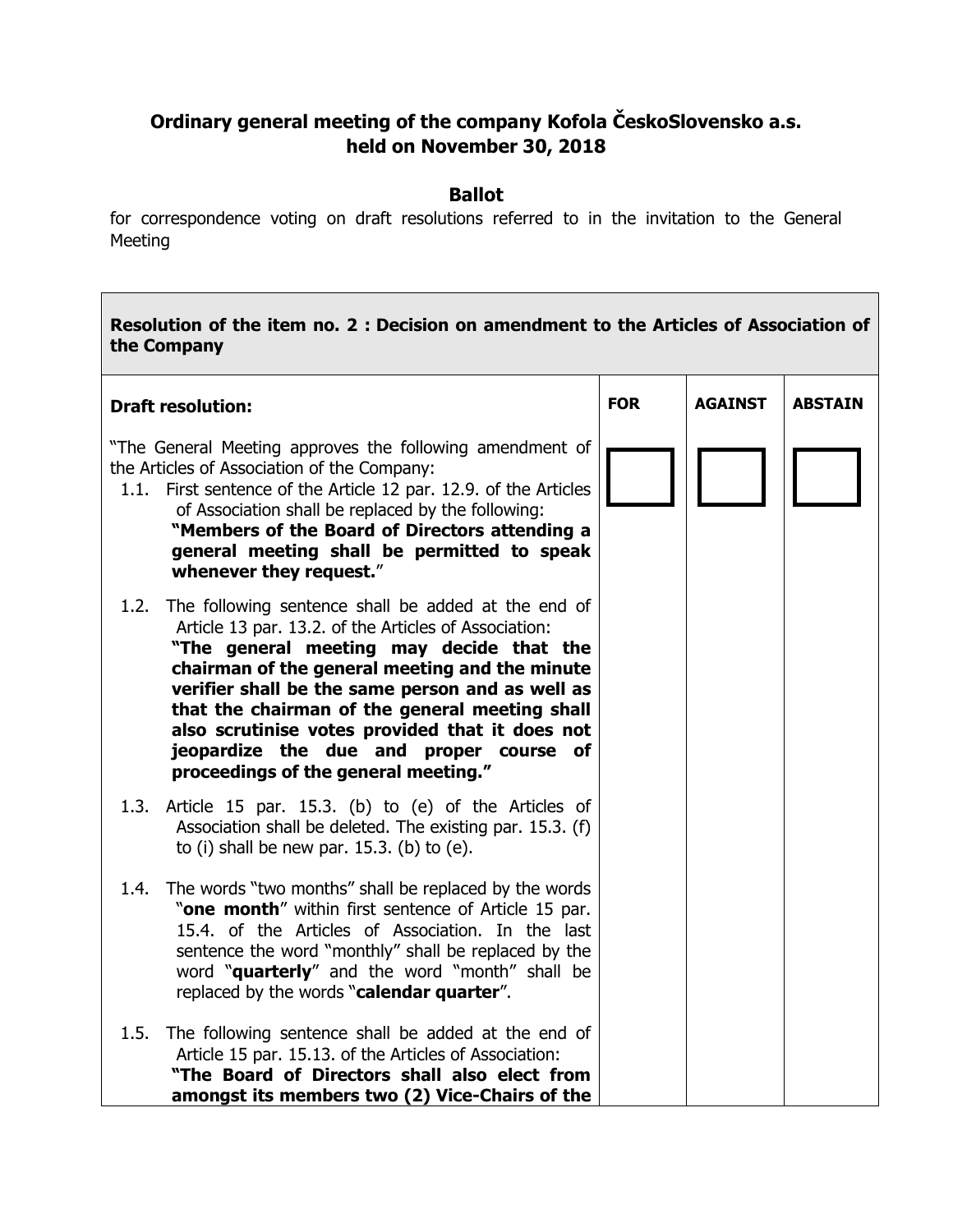| <b>Board of Directors."</b>                                                                                                                                                                                                                                                                                                                                                                                                                                                                                                                                                                                                                                                                                                                                                                                                                                                  |  |
|------------------------------------------------------------------------------------------------------------------------------------------------------------------------------------------------------------------------------------------------------------------------------------------------------------------------------------------------------------------------------------------------------------------------------------------------------------------------------------------------------------------------------------------------------------------------------------------------------------------------------------------------------------------------------------------------------------------------------------------------------------------------------------------------------------------------------------------------------------------------------|--|
| In Article 16 par. 16.2. (h) of the Articles of Association<br>1.6.<br>the number "8,000,000" shall be replaced by<br>"20,000,000".                                                                                                                                                                                                                                                                                                                                                                                                                                                                                                                                                                                                                                                                                                                                          |  |
| 1.7. Article 16 par. 16.2. (i) to $(p)$ , $(r)$ , $(v)$ and $(w)$ shall be<br>deleted.                                                                                                                                                                                                                                                                                                                                                                                                                                                                                                                                                                                                                                                                                                                                                                                       |  |
| 1.8.<br>The following new par. 16.2. (i) shall be added to<br>Article 16 of the Articles of Association:<br>approve any transfer of<br>"to<br>assets for<br>consideration or without, including transfer of<br>shares, of Kofola or its subsidiaries whose value<br>exceeds 20,000,000 EUR or the equivalent if<br>such disposal of assets is not foreseen in the<br>budget of Kofola;"                                                                                                                                                                                                                                                                                                                                                                                                                                                                                      |  |
| 1.9.<br>The existing par. 16.2. (q), (s) to (u) and $(x)$ of the<br>Articles of Association shall be new par. 16.2. (j) to<br>(n).                                                                                                                                                                                                                                                                                                                                                                                                                                                                                                                                                                                                                                                                                                                                           |  |
| 1.10. The words "six (6) members" shall be replaced by the<br>words "four (4) members" within Article 16 par.<br>16.3. of the Articles of Association.                                                                                                                                                                                                                                                                                                                                                                                                                                                                                                                                                                                                                                                                                                                       |  |
| 1.11. The comma at the end of the last sentence shall be<br>replaced by the final full stop within Article 16 par.<br>16.4. of the Articles of Association.<br>1.12. The following text shall be added to the beginning of<br>Article 16 par. 16.5. of the Articles of Association:<br>"The General meeting may elect alternate<br>member/s for filling free posts of members of<br>the Supervisory Board according<br>to<br>the<br>predefined order. If the alternate members are<br>not elected the Supervisory Board, in which the<br>number of members elected by the general<br>meeting has not decreased by more than one<br>half, may appoint substitute member until the<br>next general meeting. The term of office of a<br>substitute member of the Supervisory Board<br>shall not be applied towards the term of office<br>of a member of the Supervisory Board." |  |
| 1.13. Article 18 par. 18.1. of the Articles of Association shall<br>be replaced by the following:<br>"The chairman of the Board of Directors<br>together with one member of the Board of<br>Directors or Vice-Chair of the Board of Directors                                                                                                                                                                                                                                                                                                                                                                                                                                                                                                                                                                                                                                |  |